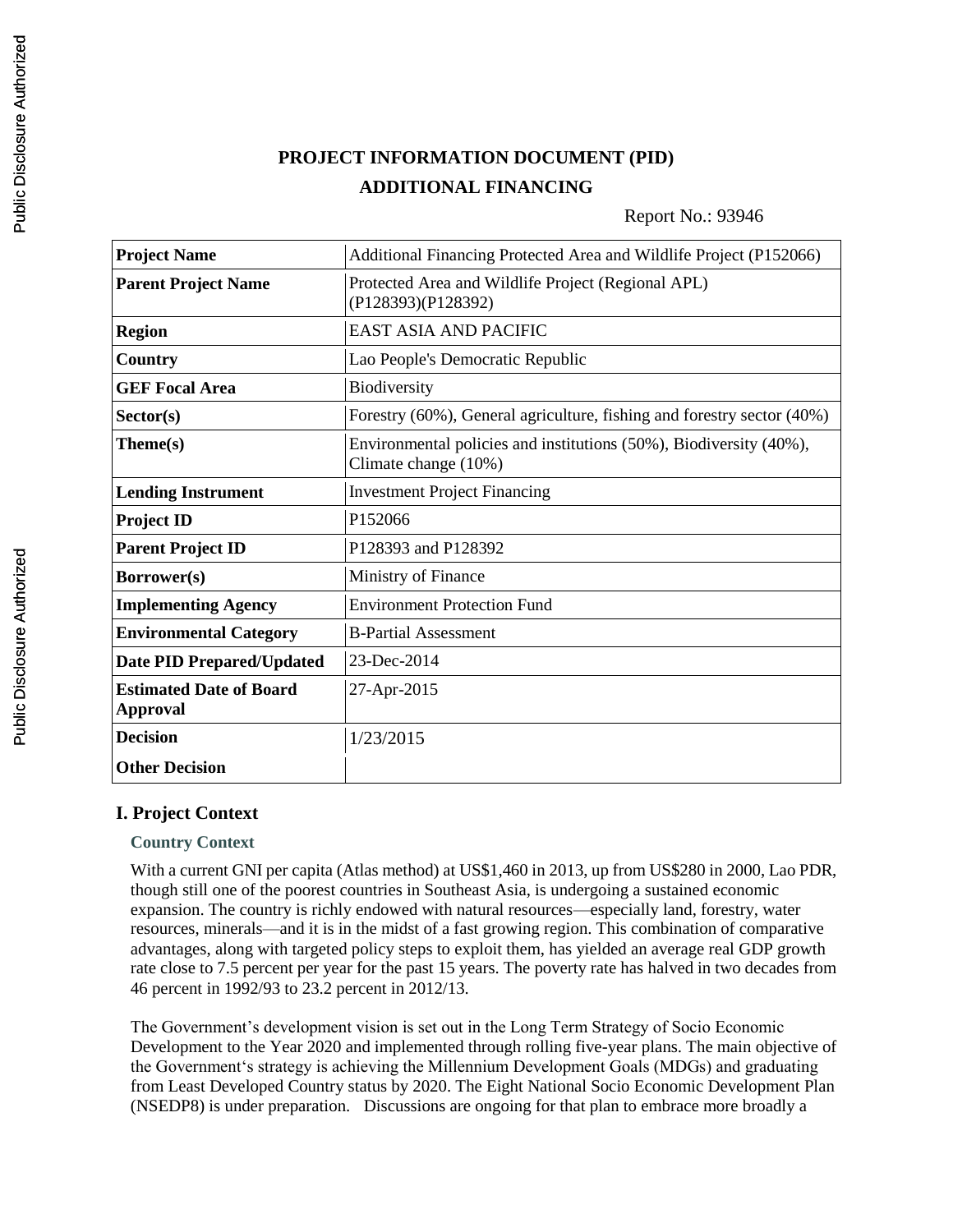green growth strategy.

#### **Sectoral and institutional Context**

The natural capital of Lao PDR consists of substantial forests, wildlife, mineral resources, surface water and land. All are rare in neighboring countries. Lao PDR possesses the highest percentage of forest cover in Southeast Asia and one of the highest global rates of species endemism. The forestry and agriculture sectors contributed 30% of GDP in 2008-2010 and provided 75% of total employment. Non-Timber Forest Products contribute between 30-70% of the income for forest-dependent households. Forest cover is rapidly declining (1940, 70%; 2010, 40%). The Mekong River which flows almost 1700 km along or within Lao PDR, is one of the most species-diverse river systems in the world. Fisheries contribute 13% of GDP. The river system represents a hydropower potential of 18,000 megawatts. Hydropower power projects are growing exponentially, increasing the pressure on water resources, fish populations and the communities. The most economically important mining resources are copper, gold and potentially bauxite and gas/oil. In addition, there are deposits of lignite/coal, gypsum, and potash, and smaller deposits of gemstones and zinc.

Sustainable natural resources management is constrained by the nascent environmental institutions, legislation, budget and human resources. Other key Sector Issues are: (a) lack of skilled human resources, and (b) low incentive to communities for better stewardship of natural resources. Established in 2011, the Ministry of Environment and Natural Resources (MoNRE) has the mandate for environment management. In practice, environmental management is shared between MoNRE and the Ministry of Agriculture and Forest (MAF).

The Original project, the Lao Protected Area and Wildlife project (PAW), was approved by the Board of Executive Directors on April 2, 2014 and became effective on July 4, 2014. The current closing date is June 30, 2021. The PAW cost is US\$25.13 million financed by an IDA Grant of US\$ 4.50 million, an IDA Credit of US\$ 12.50 million and a GEF Grant of US\$ 6.83 million. The PAW aims to create wildlife and protected area (PA) enforcement standards, develop good practice applications, and learn successful schemes for PA management and reduction of illegal wildlife trade. It builds on bilateral initiatives between Lao PDR and Vietnam to control illegal wildlife trade, as well as strengthen Lao PDR's capacity to collaborate with regional centers of knowledge and international organizations addressing wildlife trafficking. The PAW became effective on July 4, 2014. The development outcome and implementation performance ratings are satisfactory.

Additional Financing (AF) for the PAW is sought. It would be constituted of a US\$7.50 million IDA Credit and a US\$7.50 million IDA Grant. Specifically, the AF main rational is to build and expand on achievements of a first operation called LENS which closed in June 2012 and to broaden the scope of the original project (PAW), to address the sector challenges described below by: (a) improving the financing capacity of the Environment Protection Fund (EPF), (b) supporting capacity building of national, provincial and district institutions to implement the Lao legislation on environment and social impact, (c) strengthening the university environment and social curriculum, (d) broadening project support to forested upper-watersheds of rivers important to hydro power, agriculture irrigation and flood prevention and (e) increasing the number of eligible provinces from 5 to 8. The PAW would be restructured to: (a) revise the project name, (b) revise the Project Development Objective (PDO), and (c) modify the project components and scope of work. Because the PAW has been effective for a short period, its activities and the proposed AF activities would be concomitant. Therefore the PAW and the AF are consolidated in a single project renamed Second Lao Environment and Social Project (LENS2) which is better adapted to the revised scope and branded in Laos.

### **II. Project Development Objective(s)/Global Environmental Objective(s)**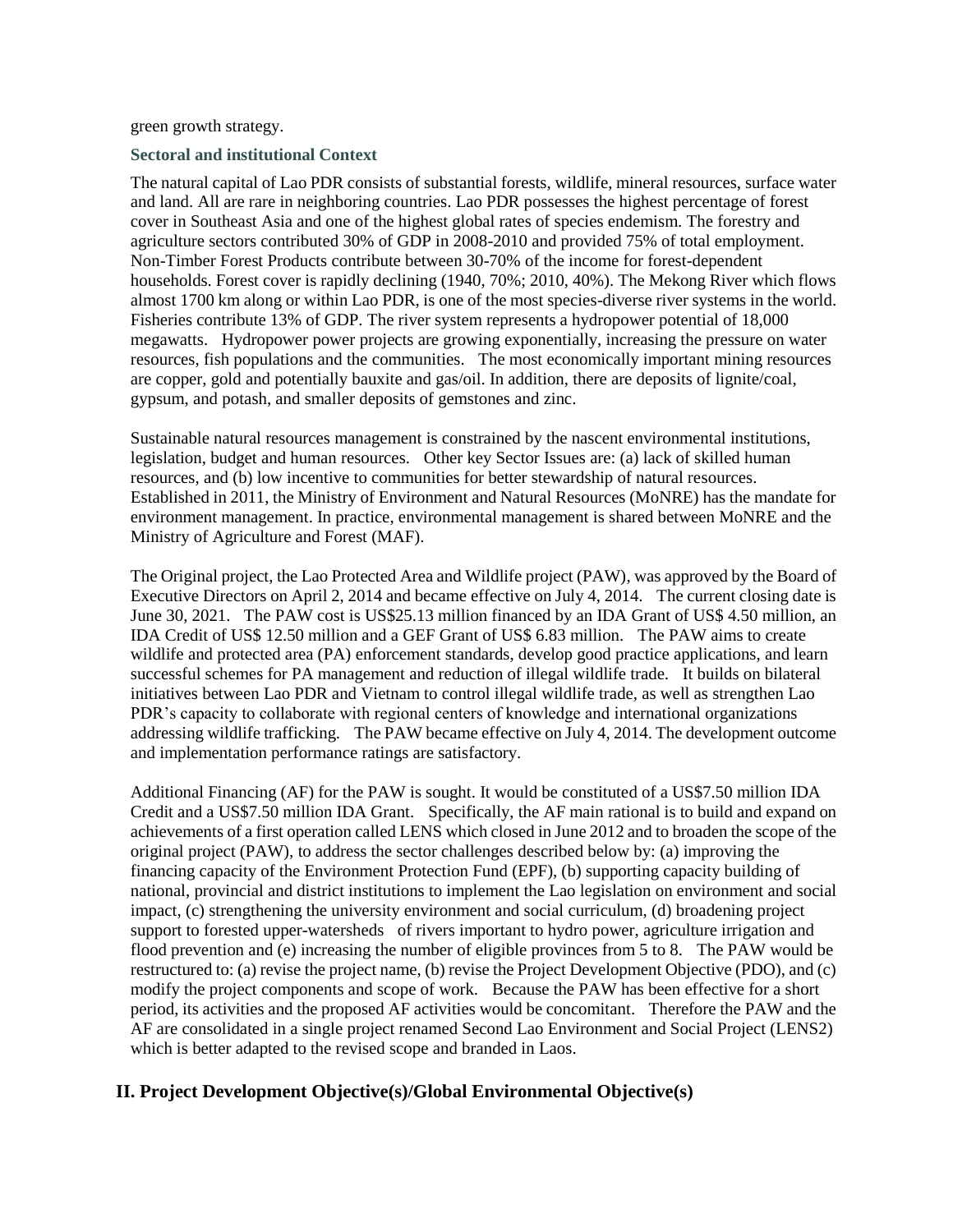#### A. Current Project Development Objective(s) - Parent

To strengthen the management systems for national protected areas conservation and for enforcement of wildlife laws.

B. Proposed Project Development Objective(s) – Additional Financing

To help strengthen selected environmental protection management systems, specifically for protected areas conservation, enforcement of wildlife laws and environmental assessment management.

### **III. Project Description**

#### **Component Name**

Component 1: Institution development and capacity building

#### **Comments (optional)**

This component seeks to improve the capacity and collaboration of national and provincial public institutions to design and monitor national and regional natural resources, environmental, and social policies.

#### **Component Name**

Component 2: Management of wildlife and protected areas

#### **Comments (optional)**

This component seeks to improve the capacity and collaboration of local public institutions, civil society and communities to manage wildlife and protected areas.

#### **Component Name**

Component 3: Project administration and EPF capacity building

#### **Comments (optional)**

This sub-component seeks (a) to deliver the Project's outputs within the allocated time frame and with satisfactory planning, procurement, financial management, monitoring, and communication, and (b) to help EPF's become a significant and recognized player in environment financing capable to deliver and monitor sub-projects throughout the country.

#### **IV. Financing (in USD Million)**

| <b>Total Project Cost:</b>                  | 16.60 | Total Bank Financing: | 15.00         |
|---------------------------------------------|-------|-----------------------|---------------|
| <b>Financing Gap:</b>                       | 0.00  |                       |               |
| <b>Financing Source</b>                     |       |                       | <b>Amount</b> |
| <b>BORROWER/RECIPIENT</b>                   |       |                       | 1.60          |
| International Development Association (IDA) |       |                       | 15.00         |
| Total                                       |       |                       | 16.60         |

#### **V. Implementation**

From PAW to LENS2, there is no change in implementation arrangements. The EPF remains the implementing agency. The EPF office (EPFO) will be responsible for project administration including FM, procurement, M&E and reporting. EPFO will assist Sub-project Delivery Agencies (SDAs) in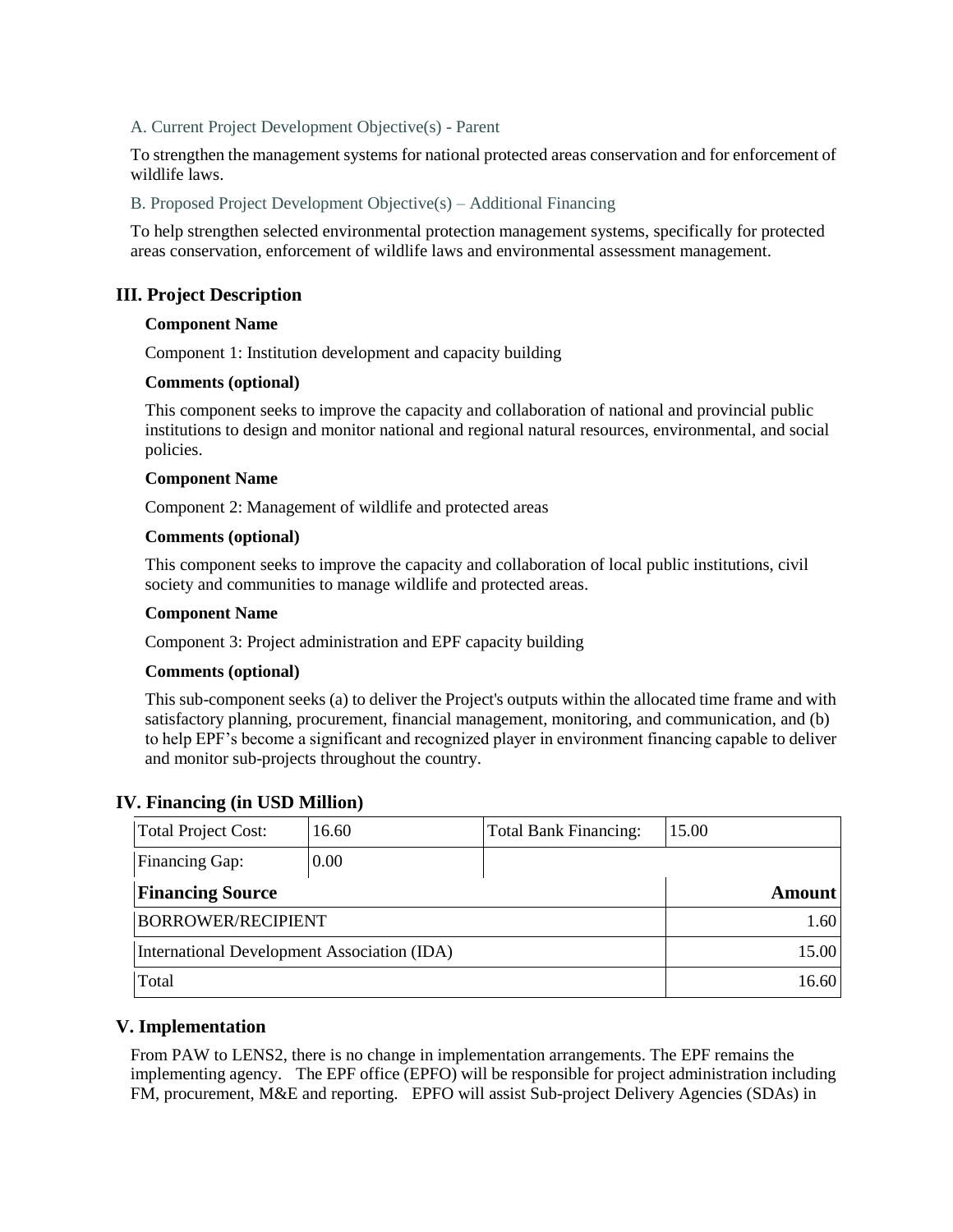developing sub-project proposals, provide training and support during implementation. Given the added scope, to strengthen EPF, the technical assistance package planned under the original project will be increased. The original Project Implementation Manual (PIM) has been revised to accommodate the expanded scope. The design of most of the sub-projects will occur during year 1 and 2 of implementation. All sub-projects must (a) support a GoL policy and an official plan such as a sector's 2020 action plan, (b) contribute to at least one outcome indicator and at least one intermediary outcome indicator. Sub-projects that support PAs and wildlife management must also contribute to a regional outcome such as cross border cooperation, knowledge transfer or prevention of illegal wildlife trade. The subprojects supporting PA management and livelihood development will verify whether existing village structure are adequate to support the implementation of the Community Engagement Framework.

| <b>Safeguard Policies Triggered by the Project</b> | Yes         | No          |
|----------------------------------------------------|-------------|-------------|
| Environmental Assessment OP/BP 4.01                | $\mathbf X$ |             |
| Natural Habitats OP/BP 4.04                        | $\mathbf X$ |             |
| Forests OP/BP 4.36                                 | $\mathbf X$ |             |
| Pest Management OP 4.09                            | $\mathbf X$ |             |
| Physical Cultural Resources OP/BP 4.11             | $\mathbf X$ |             |
| Indigenous Peoples OP/BP 4.10                      | $\mathbf X$ |             |
| Involuntary Resettlement OP/BP 4.12                | X           |             |
| Safety of Dams OP/BP 4.37                          |             | $\mathbf x$ |
| Projects on International Waterways OP/BP 7.50     | $\mathbf X$ |             |
| Projects in Disputed Areas OP/BP 7.60              |             | X           |

#### **VI. Safeguard Policies (including public consultation)**

### **Comments (optional)**

#### **VII. Contact point**

#### **World Bank**

- Contact: Jean-Michel G. Pavy
- Title: Senior Environmental Specialist
- Tel: 5784+2615 /
- Email: jpavy@worldbank.org

### **Borrower/Client/Recipient**

- Name: Ministry of Finance
- Contact: Phaymany Heuangkhamsay
- Title: Acting Director General External Finance Department